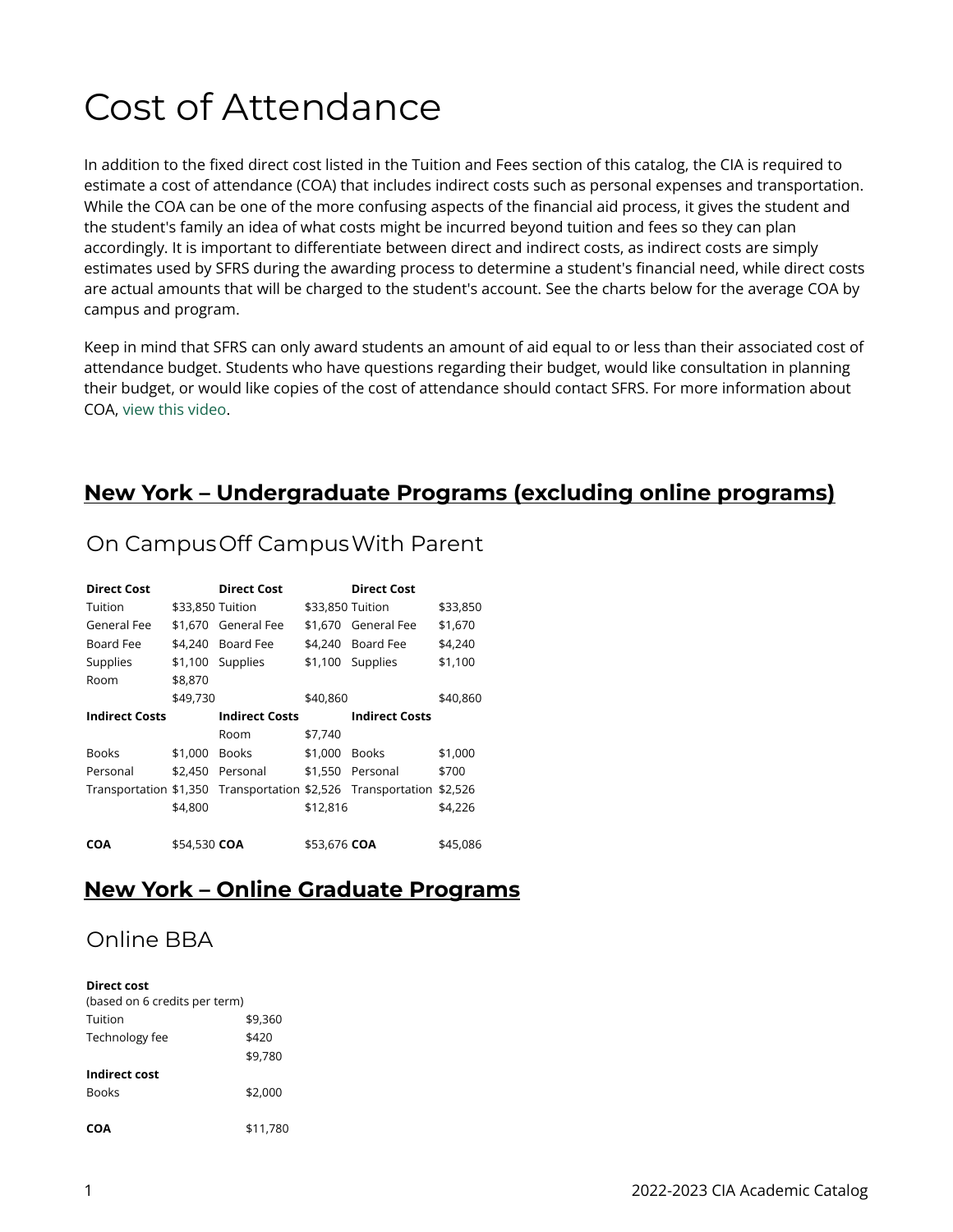# Online MPS—Food Business

| <b>Direct cost</b> |          |
|--------------------|----------|
| Tuition            | \$21,140 |
| Indirect cost      |          |
| <b>Books</b>       | \$2,000  |
|                    |          |
| <b>COA</b>         | \$23,140 |

### Online MPS—Wine Management

| <b>Direct cost</b> |          |
|--------------------|----------|
| Tuition            | \$21,140 |
| Wine fee           | \$1,000  |
|                    | \$22,140 |
| Indirect cost      |          |
| <b>Books</b>       | \$2,000  |
| <b>COA</b>         | \$24,140 |
|                    |          |

# **California**

# On Campus Off Campus With Parent

| <b>Direct Costs</b>   |                  | <b>Direct Costs</b>   |                  | <b>Direct Costs</b>                                          |          |
|-----------------------|------------------|-----------------------|------------------|--------------------------------------------------------------|----------|
| Tuition               | \$33,850 Tuition |                       | \$33,850 Tuition |                                                              | \$33,850 |
| General Fee           |                  | \$1.670 General Fee   |                  | \$1.670 General Fee                                          | \$1,670  |
| Board Fee             |                  | \$3.640 Board Fee     |                  | \$3,640 Board Fee                                            | \$3,640  |
| Supplies              |                  | \$1,100 Supplies      |                  | \$1,100 Supplies                                             | \$1,100  |
| Room                  | \$9,080          |                       |                  |                                                              |          |
|                       | \$49,340         |                       | \$40,260         |                                                              | \$40,260 |
| <b>Indirect Costs</b> |                  | <b>Indirect Costs</b> |                  | <b>Indirect Costs</b>                                        |          |
|                       |                  | Room                  | \$9,940          |                                                              |          |
| <b>Books</b>          | \$1,000          | <b>Books</b>          | \$1,000          | <b>Books</b>                                                 | \$1,000  |
| Personal              |                  | \$2.450 Personal      |                  | \$1,550 Personal                                             | \$700    |
|                       |                  |                       |                  | Transportation \$1,350 Transportation \$2,526 Transportation | \$2,526  |
|                       | \$4,800          |                       | \$15,016         |                                                              | \$4,226  |
|                       |                  |                       |                  |                                                              |          |
| <b>COA</b>            | \$54,140 COA     |                       | \$55,276 COA     |                                                              | \$44,486 |

#### **Texas**

# Off Campus With Parent

| <b>Direct Costs</b> |                  | <b>Direct Costs</b> |          |
|---------------------|------------------|---------------------|----------|
| Tuition             | \$33,850 Tuition |                     | \$33,850 |
| General Fee         | \$910            | General Fee         | \$910    |
| Board Fee           |                  | \$1,820 Board Fee   | \$1,820  |
| Supplies            |                  | \$1,100 Supplies    | \$1,100  |
|                     | \$37.680         |                     | \$37.680 |